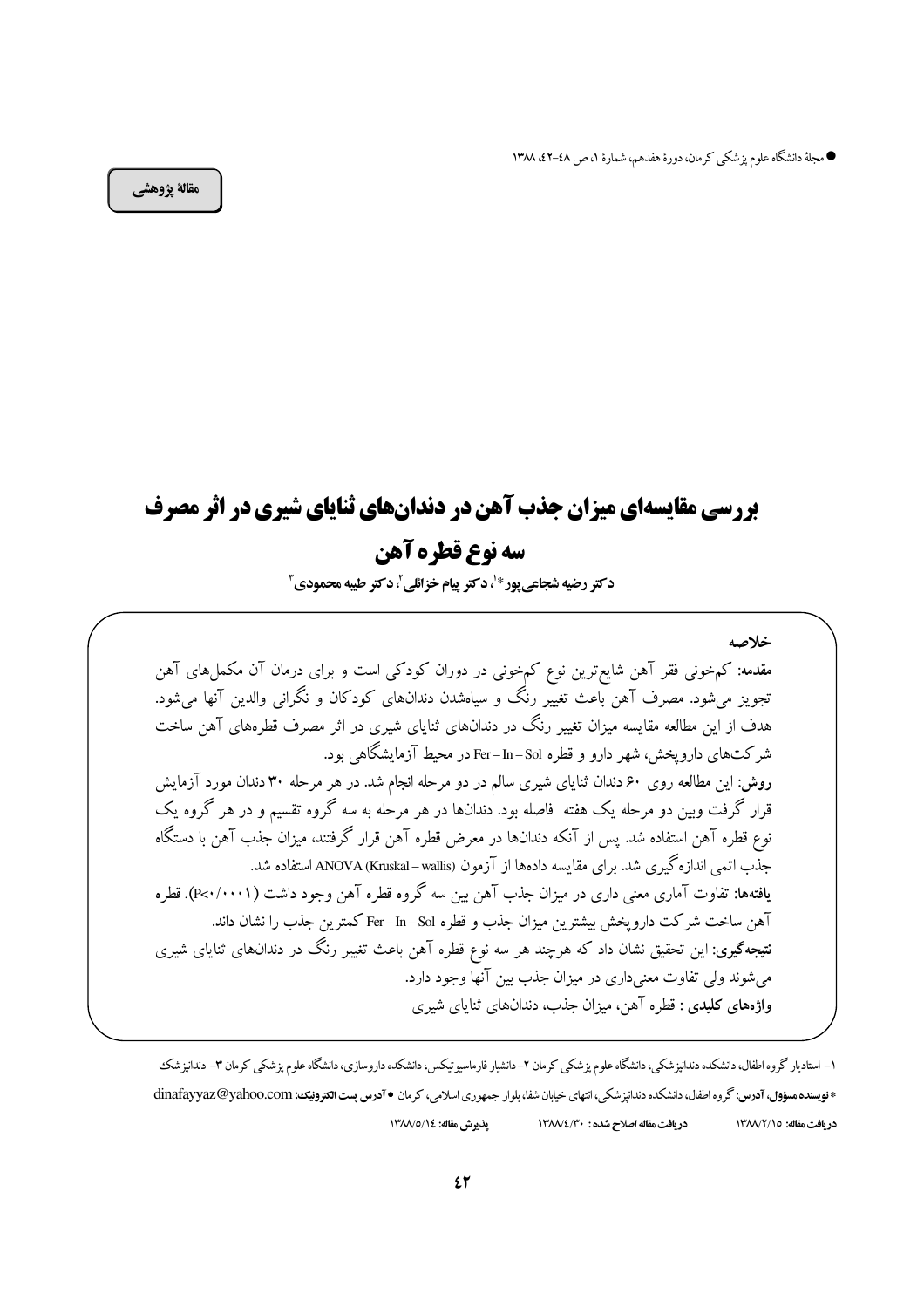مقابسهای قطره آهن ایرانی و خارجی در ایجاد تغییر رنیگ نتيجه گرفتند كه قطره خارجي فروكل (Fero-kel) تغيير رنگ کمتری نسبت به قطره آهن ایرانی ایجاد می کنــد (۱۷). در پوسیدگی دندان بهعلــت افــزایش نفوذپـــذیری تغییررنــگ بیشتر دیدهمیشود. این تغییر رنگ در مرحله اولیــه ســفید و مات است اما در مرحلهای که پوسـیدگی متوقـف شــده و سفت است سیاه رنگ است. علت تغییر رنگ در ضــایعات پوسیدگی نفوذ باکتری به داخل عاج پوسیده، رژیم غــذایی حــاوي مــواد رنگــي و مــصرف نمــكـهــاي فلــزي می باشد (۲۰–۱۸). نقص تکاملی در مینا نیز به دلیل خشونت سطح و افزایش نفوذپـــذیری باعـــث تغییـــر رنــگ در مینـــا میشود. در نقص تکاملی عاج نیز چون اتصال بسین مینــا و عاج ضعیف است، مینایی که در اکلــوژن اســت، برداشــته می شود و توبولهای عاجی که از نظر تعداد بسیار کمتــر از عاج سالم مي باشند و نامنظم و شاخه شاخه بهنظر مي رسند ب جذب مواد رنگی دچار تغییر رنگ مــیشــوند (۲۱،۲۲). بــا توجه به وجود گزارشهایی مبنی بر تغییر رنگ دندانها در اثر مصرف قطرههاي آهن خوراكي ايرانسي و عــدم وجــود تحقیق جامعی کــه در برگیرنــده مطالعــه بــر روی تمــامی نمونههای ایرانی باشد، در این تحقیــق تــصمیم گرفتــهشــد فراوردههای قطره آهــن داخلــی (داروپخــش و شــهردارو) با یک نمونه خارجی (Fer- In – Sol ساخت شرکت – Bristol Myers – Squibb E.P.P كشور يونان) از نظــر ميــزان جــذب آهن در دندانهای شیری مقایسه شوند.

روش بررسی این مطالعه به روش تجربی و آزمایشگاهی در دانــشکده دندانپزشکی و داروسازی کرمـان انجــام شــد. نمونــههــای دارویی مورد آزمایش شــامل قطــرههــای آهــن خــوراکی Ferrous Sulfate ساخت شركت دارويخش (هر ميلي/يتر آن معادل ٢٠ قطره حاوي ٢٥ mg/ml يون آهــن هفــت آبــه)،

مقدمه

کم خونی فقر آهن به کاهش آهن کامل بدن و ذخــایر آن گفته شده (۱) و شایع ترین نــوع کــمخــونی در دوران کودکی است که در اثر رشد سریع بدن و رژیم غــذایی بــا آهن کم ایجاد می شود. بهنظر مــی رســد کمبــود آهــن در کودکی با مــشکلات رفتــاری ارتبــاط داشــته باشــد (۲). مکملهای آهن که برای جبران کمخونی فقر آهن تجــویز میشوند باعث تغییر رنگ دندان میشــوند (۷–۳). در ایــن میان تغییر رنگ ناشی از فــروسســـولفات بیـــشتر از ســـایر مشتقات آهن است (٨). حساسيت والدين نسبت به ســياهي دندان کودکشان همواره یکی از علــل مراجعــه بــه مطــب دندانیزشکی است (۹). بهداشت ضعیف دهان و یا نقص در ساختمان خارجي مينا فــرد را مــستعد تغييــر رنــگ دنــدان می کند (۱۰). شاید یکی از مهمترین علل تغییر رنگ دندان با منشأ خارجي فروس سولفات باشد (١١). تغيير رنگ دندان به دلیل واکنش بین سولفیدهیدروژن (تولید شده در واکنش باکتریایی) و آهن موجود در بزاق یا مایع شیار لثهای ایجـاد میشود (۱۲). بر اساس یکی از مطالعات انجامشـده پلیکــل افرادی که تغییر رنگ با منشأ خارجی دارند، غلظت بالاتری از آهن را نسبت به افراد فاقد تغییررنگ نشانمیدهــد (۱۳). محمودیان و همکاران، یکی از علل تغییــر رنــگ خــارجی دندانها را تجویز مکملهای آهن گزارش کردند (۱۴). در حالی که در تحقیق دیگری این فرضیه کــه تغییـــر رنــگ خارجي دندان بهعلــت مــصرف نمــک هــاي فلــزي و يــا کلرهگزیدین است، رد و گفتهشده که ایــن تغییــر رنــگ ناشی از رسوب سطحی رنگدانههای موجود در مواد غذایی و نوشیدنیها است (۱۵). در مطالعه دیگری گزارش شده کــه اگرچه بهداشــت ضــعیف دهــان نقــش مهمــی در ایجــاد رنگدانههای خارجی دارد ولی قهوه، چای و برخــی از انــواع داروها روی سطوح عــاری از پـــلاک نیـــز رنگدانـــه تولیـــد مــی کننــد ( ۱۶). شــبزنــدهدار و همکــاران در بررســی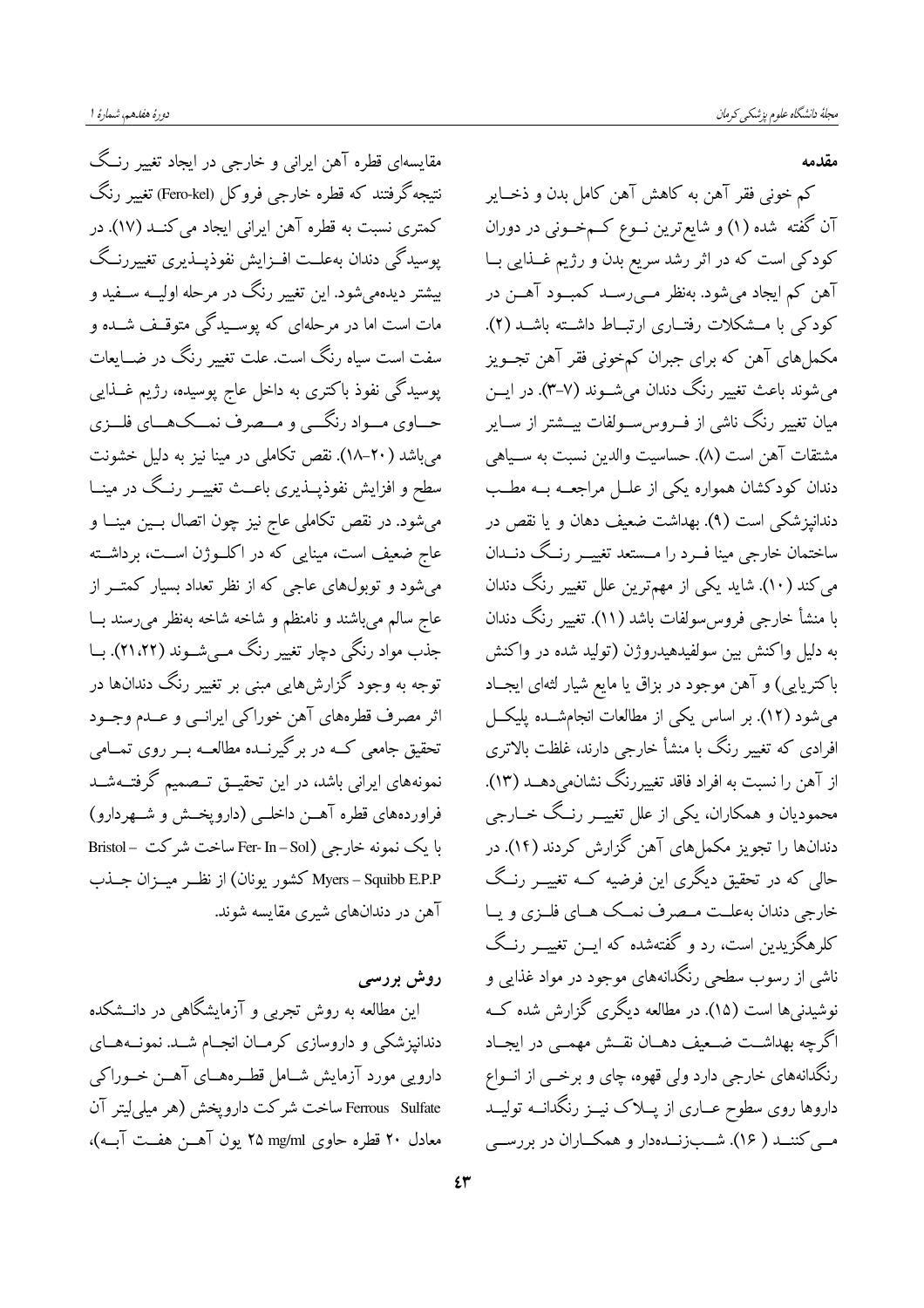١/٤مبلي ليتر نر مال سالين (جانشين بزاق) بود. هر دندان ابتــدا در لوله آزمایش حاوی ۱ میلی لیتر قطره آهن قرار گرفت. لوله آزمایش داخل یک ارلن ۵۰ میلی لیتری گذاشته شــد و بهمنظور قرارگرفتن تمام سطح دندان در مجــاورت جريـــان ملايم قطره آهن، ٣ دقيقه بهصورت دوراني تكــان دادهشــد. سپس دندان خارج و به لوله آزمایشی که حاوی قطره آهن و ۱/۶ میلی لیتر نرمال سالین بود منتقل و همین روش تک رار شد. در پایان دندان با ۱۰ میلی!یتر آب مقطر شسته شد و بــه ارلن محتوی ۱۰ میلی لیتر اسیدکلریدریک ۲ مولار منتقــل و دهانه ارلن با پارافیلم بـــسته شـــد (١٧). محلـــول@ـــا پـــس از گذشت یک روز ابتدا توسط کاغذ صافی واتمــن صــاف و سیس غلظت آهن توسط دستگاه جذب اتمی خوانــده شــد. دستگاه جذب اتمی با کمک لامپ کاتدی مخصوص ک طول موج نوری براب ۲۴۸/۳ تولیـد مـی نمایـد قـادر بـه اندازه گیری غلظتهــای بــین ۰/۲ تــا ۱۰ میکروگــرم بــر میلی لیتر آهن میباشد. پس از تعیین محدوده غلظتی مناسب برای قرائت میــزان آهــن توســط دســتگاه جــذب اتمــي، محلـولهـاي اســتاندارد بـا غلظــتهـاي ٠/٤، ٢، ٣و ٤ میکروگرم بر میلی!یتر تهیه و پس از تعیین جــذب، منحنــی استاندارد مربوطه رسم گردید. نمودار زیر نشاندهنده ارتباط خطی بین غلظت آهن با میزان جذب آن در محدوده مــورد بررسی است. سیس مقادیر آهن جذبشــده بــا اســتفاده از منحنی استاندارد زیر تعیین شد.



Ferrous Sulfate ساخت شركت شهر دارو (هر مبلي ليتبر آن معادل ۲۴ قطره حاوي ۲۵ mg/ml یون آهــن هفــتآبــه) و قطره Fer – In – Sol ساخت شبر كت Bristol – Myers squibb E.P.P (حاوي يون آهن هفتآبه، سوربيتول، اسيدسيتريك، الکل و شکر) با حداقل یک سال زمــان تــا تــاریخ انقــضاء بودند. برای اجرای این طرح از ۶۰ عدد دندان سـالم شــیری .<br>قدامی متعلق به کودکانی که به مراکز دانشگاهی مراجعــه و بهعلت كمبود فضا و يا لقى دندان، اقدام به كـــشيدن دنـــدان کرده بودند، استفاده گردید (۱۷). برای آمادهسازی دندانها، ابتدا سطوح آنها با پودر پامیس و برس تمیز و سپس تــاج و ریشه از ناحیه CEJ قطع شد. پالپ چمبر از دبــریهــای بــر جای مانده خارج و با موم پر شد. به منظور بررسی ثبــات و اعتبار آزمایشها، دندانها به دو گروه ۳۰ تایی تقسیم شدند و هر گروه به فاصله یک هفته مورد آزمایش قرار گرفتند . در گروه اول دندانها به ۳ گروه ۱۰ تایی بــا میــانگین وزن برابر تقسیم شدند و هر گروه در معرض یــک نــوع قطــره آهن قرار گرفت. از آنجا که سطحی از دنــدان@هــا کــه در مجاور قطره آهن قرار میگرفت میبایست با هــم یکــسان باشد، پنجرهای به ابعاد ۴ × ۴ به کمک یک برچــسب کاغذی روی سطح باکال دندان ایجاد و تمام سطوح دیگــر توسط لاک آبی رنگ پوشاندهشد. پــس از خــشک شــدن لاک، پنجره کاغذی برداشته و ناحیه بــا آب مقطــر شــسته شد. برای ایجاد وضعیت نسبتا واقعی برای دندانهـا، میــزان بزاق تولید شده در حفره دهان در کودکان ۵  $-$  ۱ ســاله بــا میانگین سنی ۳ ســال طبــق فرمــول زیــر ( ۱۸) تقریبــاً ۸ میلی/یتر در ۱۵ دقیقه محاسبه گردید:

۵/۶ + ۰/۷۸ × سن = حجم بزاق در ۱۵ دقیقه که این میزان برای ۳ دقیقه، ۱/۶ میلی لیتر بهدست آمـد. از این رو برای هر یک از دندانها در هر گروه دهتـایی دو لوله آزمایش انتخاب شد. یک لوله حاوی ۱ میلی لیتر قطـره آهن و لوله دیگر حاوی ۱ میلی لیتر قطره آهــن بــه همـــراه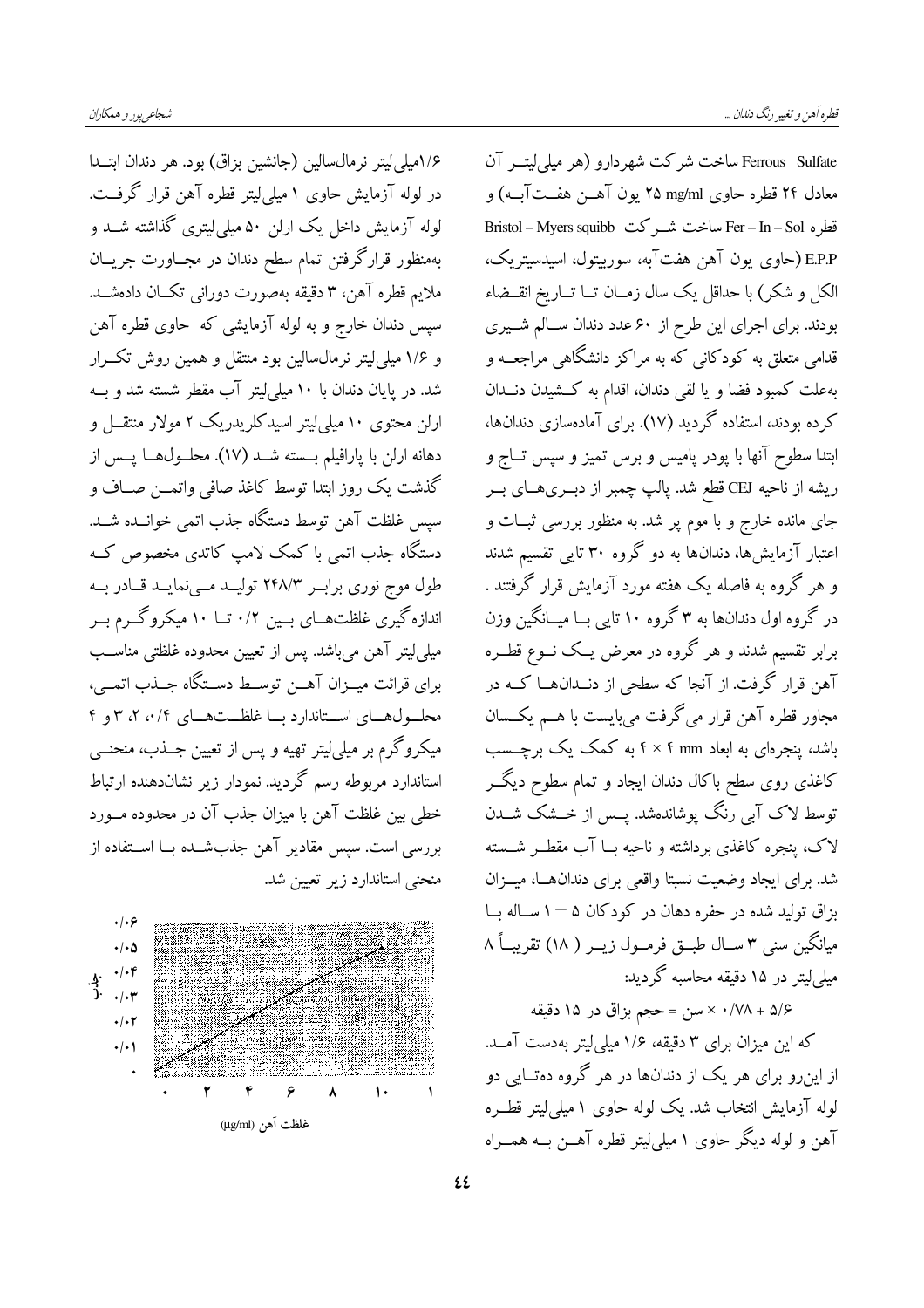بود (P<۰/۰۰۰۱). با توجه بــه ايــن كــه آهــن موجــود در نتايج جدول ۱ نشان میدهد که میانگین میزان جذب و درصد نمونههای مـورد اسـتفاده متفـاوت بـود و میـزان جـذب جذب آهن در هر دندان در قطره Fer – In – Sol کمتر از دو نمی توانست مبنای مناسبی برای مقایسه باشد، درصد جــذب قطره دیگر است و بیشترین میزان جــذب آهــن در قطــره محاسبه گردید: داروپخش مشاهده شد. بر اســاس نتــايج آزمــون ANOVA ۱۰۰×مقدار کل/مقدار جذب شده =در صد آهن جذب شده (Kruskal– wllis) ایس اختلاف از نظـر آمــاری معنــی دار

| نتايج أناليز أمارى                                                                                           | درصد جذب آهن<br>SD± ميانگين                                   | ميزان جذب آهن (µg/ml)<br>SD±ميانگين                              | نوع قطره            |
|--------------------------------------------------------------------------------------------------------------|---------------------------------------------------------------|------------------------------------------------------------------|---------------------|
| F = YA/۵۳ هيز ان جذب آهن<br>F=W/۴۲ درصد جذب آهن                                                              | $\cdot$ /1۳۶ ± $\cdot$ / $\cdot$ 19۳                          | $\mathbf{r} \mathbf{r} / \mathbf{r} \pm \mathbf{r} / \mathbf{r}$ | ۱– دارویخش          |
| $df = Y \cdot \Delta V$<br>P <sub>Y</sub> ()                                                                 | $\cdot$ / $\cdot$ ۴ ± $\cdot$ / $\cdot$ $\cdot$ 9 $\Lambda$   | $Y$ $Y$ /1 $\pm$ $Y$ /9 $Y$                                      | ۲– شهر دارو         |
| $1, 7$ P $\lt\cdot\cdot\cdot\cdot\cdot$<br>$\gamma$ or P $\lt\cdot/\cdots\gamma$<br>$Y, Y \in P \leq (1, 1)$ | $\cdot$ / $\cdot$ V $\cdot$ $\pm$ $\cdot$ / $\cdot$ $\cdot$ A | $V/N \pm Y/\cdot \Lambda$                                        | $Fer-In-Sol - \tau$ |

جدول ۱. مقایسه میزان و درصد جذب آهن بر روی دندانها در نمونههای مورد بررسی\*

و همکــــــــاران (١١)، Reid و همکــــــــاران (١٢)، Nordbo و همکـــاران (١٣) و Watts و همکـــاران (٢۴) نيـــز نـــشان دادهاست که سولفات آهن یک عامل خارجی ایجادکننــده تغيير رنگ دندان است. البته نتايج تحقيق حاضر بــا تحقيـــق Addy و همکاران که نشان دادند مصرف نمکهــای فلــزی منجر به تغییر رنگ دندان نمیشود (۱۵) مغــایرت دارد. بــا توجه به مکانیسم ایجاد رنگ سیاه توسط قطــره آهـــن (١٢) صرفنظر از بهداشت ضعیف دهــان، در ســطوح عــاری از یلاک هم رنگدانه ایجاد مــیشــود (۱۶). در حــالی کــه در مواردي که يوسـيدگي دنــداني وجــود دارد و پــا نقــايص تکاملی در مینا و یا عاج دیده میشود، تغییر رنگ ناشــی از عوامل خارجی مانند نمکھای فلزی می تواند بهعلت افزایش

\*در هر نمونه آزمایش بر روی ۲۰ دندان تکرار شده است

بحث و نتیجهگیری آهن یک ترکیب ضروری در ســاختمان هموگلــوبین است. همو گلوبین در سلولهای خونی، اکسیژن را در میــان سلولهای بدن جابهجا می کند (۲۳). برای درمان کمخونی فقر آهــن از مكمـــلهـــاي آهــن اســتفاده مــيشــود كــه می توانند باعث تغییر رنـگ دنــدانهــای کودکــان شــوند. تحقيق حاضر نشانداد كه مصرف قطره آهن باعــث ايجــاد رنگ سیاه روی دندانهای ثنایای شیری کودک مــیشــود که با تحقیقــات Christofides و همکـــاران (۳)، Pushpanjali و همکـــــــاران (۴)، Martins و همکـــــــاران (۵)، Warner و همکـــــــاران (۶)، Dayan و همکــــــــاران (۷) و Miguel و همكـــاران (٨) هــــمخـــواني دارد. تحقيقـــات Ellingsen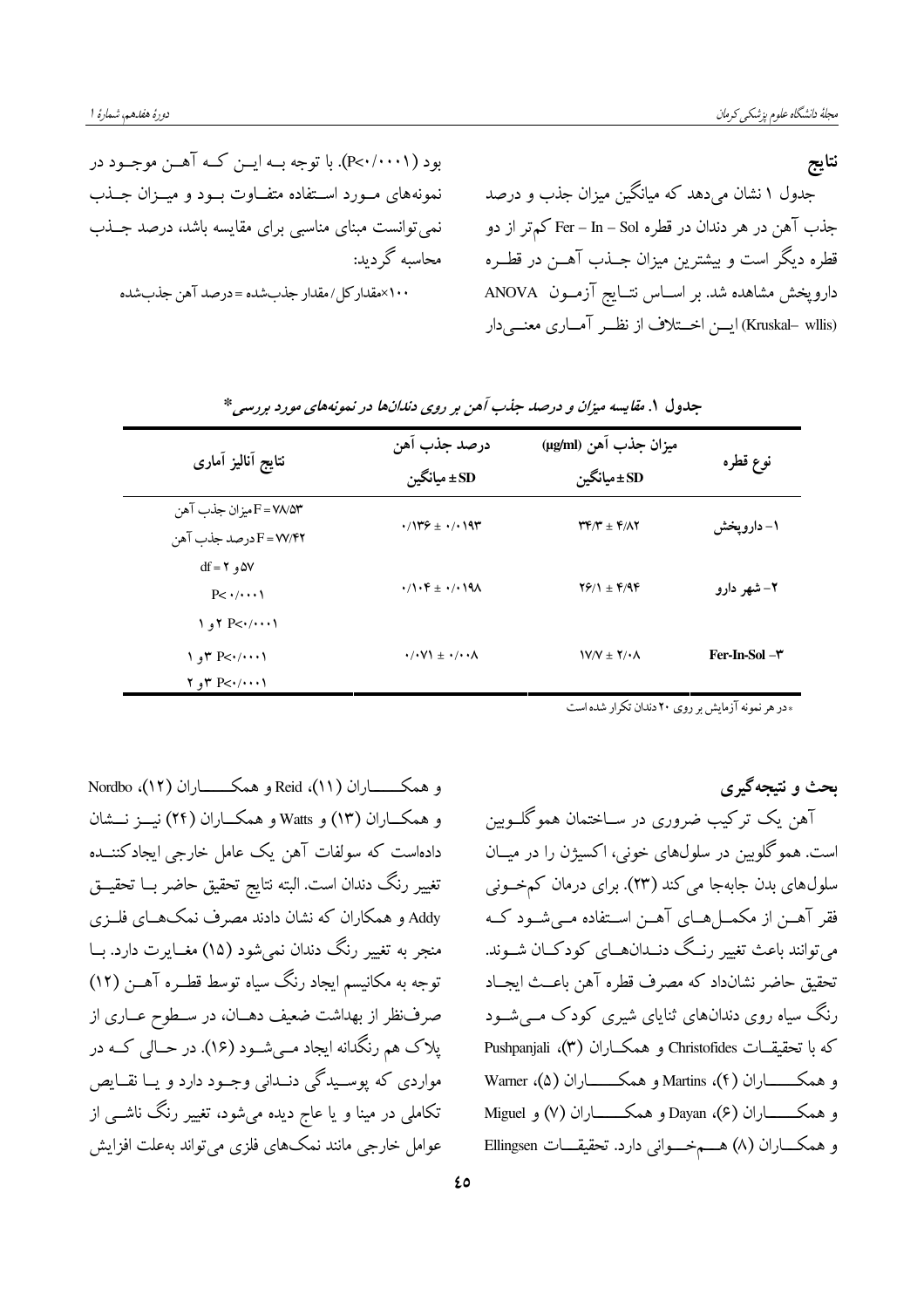ویسکوزیته، سطح تماس قطره با دندان کاهش می پابـد. در حالی که قطرههای داخلی بهدلیل روان بودن پس از مصرف در تمام محیط دهان یخش شده و سطح تمــاس زیــادی بــا مبنای دندان خواهند داشت. لذا توصیه می شود تأثیر افزایش ویسکوزیته قطرههای خوراکی بر میزان آهن جذب شده در مینسای دنسدان بررستی شبود. تحقیق حاضیر در محسیط آزمایشگاهی انجام شده است و امکان تحقیق و مطالعه بیشتر بر روی حیوانات و انسان وجـود دارد تــا مکانیــسم دقیــق رنگ پذیری دندان توسط قطره آهن و راههای جلوگیری از ابجاد و یا درمان آن مشخص شود.

نفوذيذيري مينا و يا عاج ايجاد شـود (٢٢-١٨). در تحقيــق حاضر مانند تحقیق شبزنــدهدار و همکــاران (۱۷)، قطــره خارجی نسبت به قطره ایرنی تغییر رنیگ کمتبری ایجباد کر د، که از نظر آماری معنی دار بود. البته قطـره ابرانــی در تحقیق مذکور ساخت دانشکده داروسیازی میشهد و فاقید يروانه ساخت بسوده و قطبره خبارجي مسورد استفاده نيبز Fero–Kel بوده که با نمونه خارجی مورد استفاده در تحقیــق حاضر متفاوت است. علت احتمالی تفــاوت جــذب آهــن ۔<br>ناشی از مصرف قطرہ آھن خارجے و داخلی شاید ناشــی از تفاوت در ویسکوزیته قط ه په علت حیضور شبکر در قطر مهای خارجی نسبت به قطر مهای ایرانی باشد. با اف|بش

## Adsorption Rate of Iron onto Primary Incisor Teeth Following the Application of Three Iron **Drops**

#### Shojaipour R., D.D.S., M.S.<sup>1\*</sup>, Khazaeli Pharm.D., Ph.D.<sup>2</sup>, Mahmoodi T., D.D.S.<sup>3</sup>

1. Assistant Professor, Department of Pedodontics, School of Dentistry and Dental Research Center, Kerman University of Medical Sciences, Kerman, Iran

2. Associate Professor of Pharmaceutics, School of Pharmacy and Pharmaceutical Research Center, Kerman University of Medical Sciences, Kerman, Iran

3. Dentist

\* Corresponding author, e-mail: dinafayyaz@yahoo.com (Received: 5 May 2009) Accepted: 5 August 2009)

## **Abstract**

**Background & Aims:** Iron deficiency anemia is the most common kind of anemia in childhood. Iron supplements that are usually prescribed for the treatment stain teeth. The purpose of this study was an in vitro comparison of the adsorption rate of iron onto incisor primary teeth after exposure to three different Iron drops (Darupakhash, Fer-In-Sol, Shahredaru).

Methods: This study was performed on sixty intact primary incisor teeth in two stages with one week interval. In each stage thirty teeth were examined. The teeth in each stage were divided into three groups and each group was exposed to one kind of Iron drop. The rate of Iron adsorption was measured by Atomic Absorption system. ANOVA (Kruskal – wallis) test was used for statistical analysis.

**Results:** There was a significant difference among three types of Iron drops in adsorption of Iron (P<0.001). Fer-In-Sol had the least and darupakhash had the highest adsorption rate.

**Conclusion:** Although all three Iron drops cause stain on primary incisor teeth, there is a significant difference among them.

Keywords: Iron Salts, Adsorption, Tooth discoloration

Journal of Kerman University of Medical Sciences, 2010; 17(1): 42-48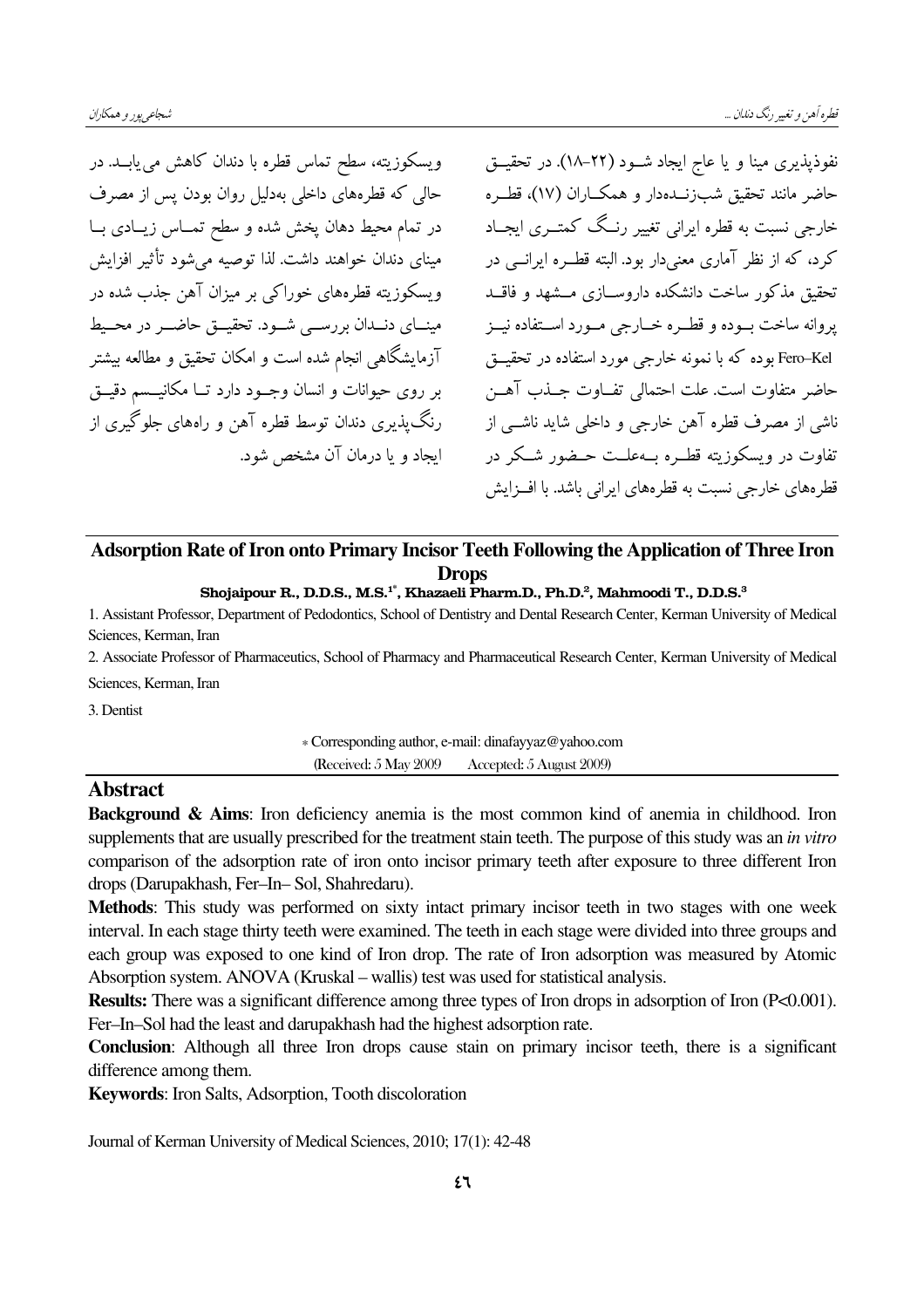### **References**

- 1. Greenberg MS, Glick M, Ship JA. Burket's Oral medicine.  $11<sup>th</sup>$  ed., USA, BC Decker Inc, 2008; P388.
- 2. McDonald RE, Avery DR, Dean JA. Dentistry for the Child and adolescent.  $8<sup>th</sup>$ ed., Mishigan, Mosby, 2004; P261.
- 3. Christofides A, Asante KP, Schauer C. Multi – micronutrient sprinkles including a low dose of iron provided as microencapsulated ferrous fumarate improves haematologic indices in anaemic children: a randomized clinical trial. Matern Child Nutr 2006; 2(3): 169-80.
- 4. Pushpanjali K, Khanal SS, Niraula SR. The relationship of dental extrinsic stains with the concentration of trace elements in water sources in a district of Nepal. Oral Health Prev Dent 2004; 2(1): 33-7.
- 5. Martins C, Siqueira Wl, Guimaraes Primo LS. Oral and Salivary flow characteristics of a group of Brazilian children and adolescents with chronic renal failure. Pediatr Nephrol 2008; 23(4): 619-24.
- 6. Warner RR, Myers MC, Burns J, Mitra S. Analytical electron microscopy of chlorhexidine – induced tooth stain in humans: direct evidence for metal induced stain. J Periodontal Res 1993; 28(4): 255-65.
- 7. Dayan D, Heifferman A, Groski M, Begleiter A. Tooth discoloration extrinsic and intrinsic factors. Quintessence Int Dent Dig 1983; 14(2): 195-9.
- 8. Miguel JC, Bowen WH, Pearson SK. Effects of Iron salts in sucrose on dental caries in rats. Arch oral Biol 1997; 42(5): 377-83.
- 9. Setien VJ, Roshan S, Nelson PW. Clinical management of discolored teeth. Gen Dent 2008; 56(3): 294-300.
- 10. Suleiman M. An overview of tooth discoloration: extrinsic, intrinsic and internalized stains. Dent Update 2005; 32(8): 463-71.
- 11. Ellingsen JE, Rolla G, Eriksen HM. Extrinsic dental stain caused by chlorhexidine and other denaturing agents. J Clin Periodontol 1982; 9(4): 317-22.
- 12. Reid JS, Beeley JA, McDonald DG. Investigation into black extrinsic tooth stain. J Dent Res 1977; 56(8): 895-9.
- 13. Norbo H, Skjoorland KK, Eriksen HM. Auger electron Spectroscopy of iron in dental pellicle from stainers and non – Stainers. Acta Odontal Scand 1984; 42(1): 34-7.
- 14. Mahmoodian J, Hashemi S. The frequency of different types of primary teeth discoloration in children. J Dent Tehran 2004; 1(2): 63-5 [Persian].
- 15. Addy M, Moran J. Extrinsic tooth discoloration by metals and chlorohexidine II. Clinical staining produced by chlorohexidine, Iron, tea. Br Dent J 1985; 159(10): 331-4.
- 16. Roberson TM, Heymann HO, Swift EJ. Art & Science of operative dentistry.  $5<sup>th</sup>$  ed., Mishigan, Mosby, 2006; P638.
- 17. Shabzendedar M, Makarem A, Orafaie H. Evaluation of the absorption of iron on primary incisor teeth due to application of three iron drops produced by internal companies (Shahredarou, Mashhad Medicine university) and external company (Fero–Kel). J Dent Mashhad 2002; 1051: 35-50 [Persian].
- 18. Kleter G.A, Damen J.J.M, Buijs M.J, Ten Cate J.M. Modification of amino acid